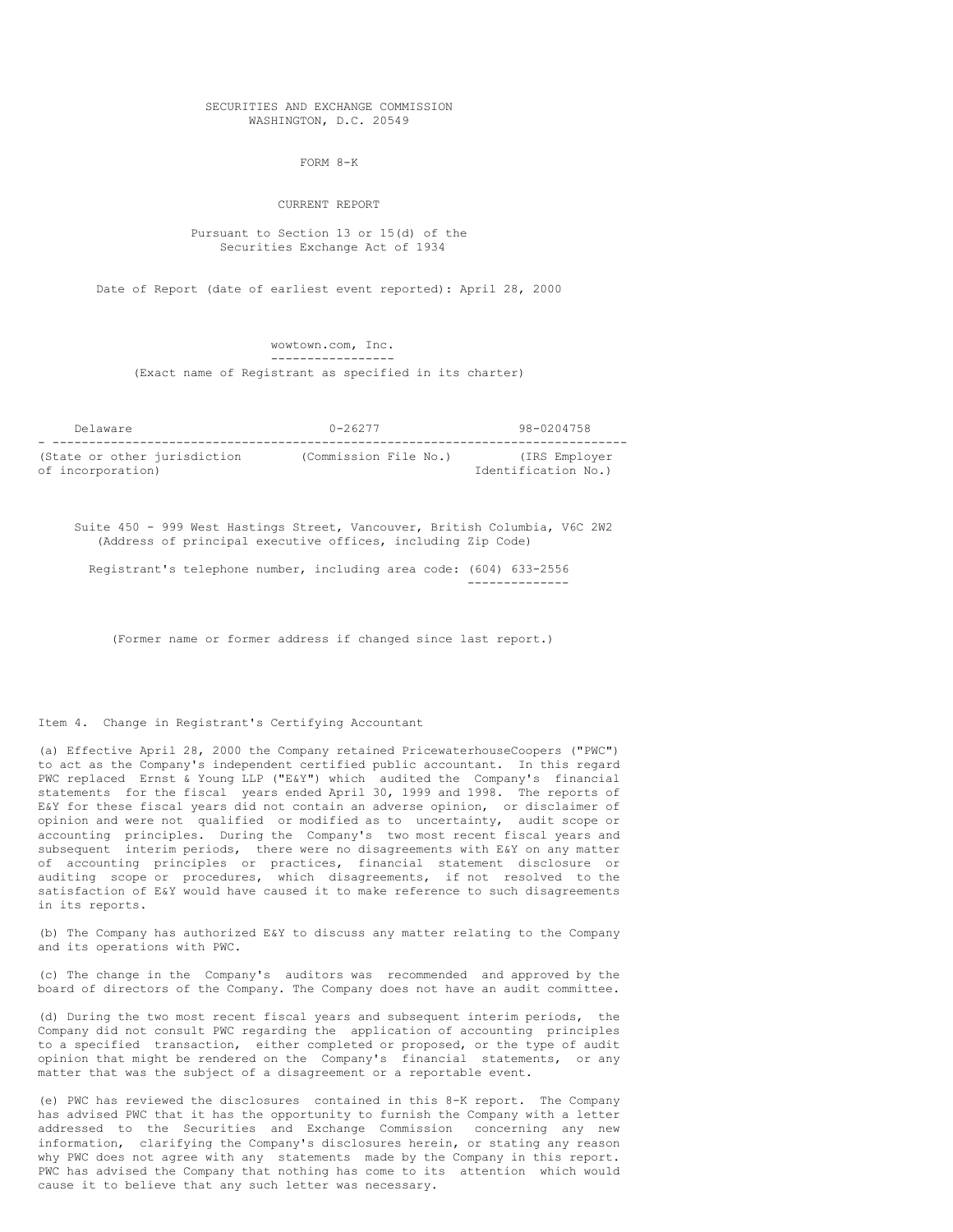Item 7. Financial Statements, Pro Forma Financial Information

- (a) Not Applicable
- (b) Not Applicable
	- (c) Exhibits
		- 16.1 Letter from former auditors confirming information in Item 4 (a)

# SIGNATURES

Pursuant to the requirements of the Securities Exchange Act of 1934, the registrant has duly caused this report to be signed on its behalf by the undersigned hereunto duly authorized.

Date: May 8, 2000

wowtown.com, Inc.

By: /s/ Stephen C. Jackson Stephen C. Jackson Secretary